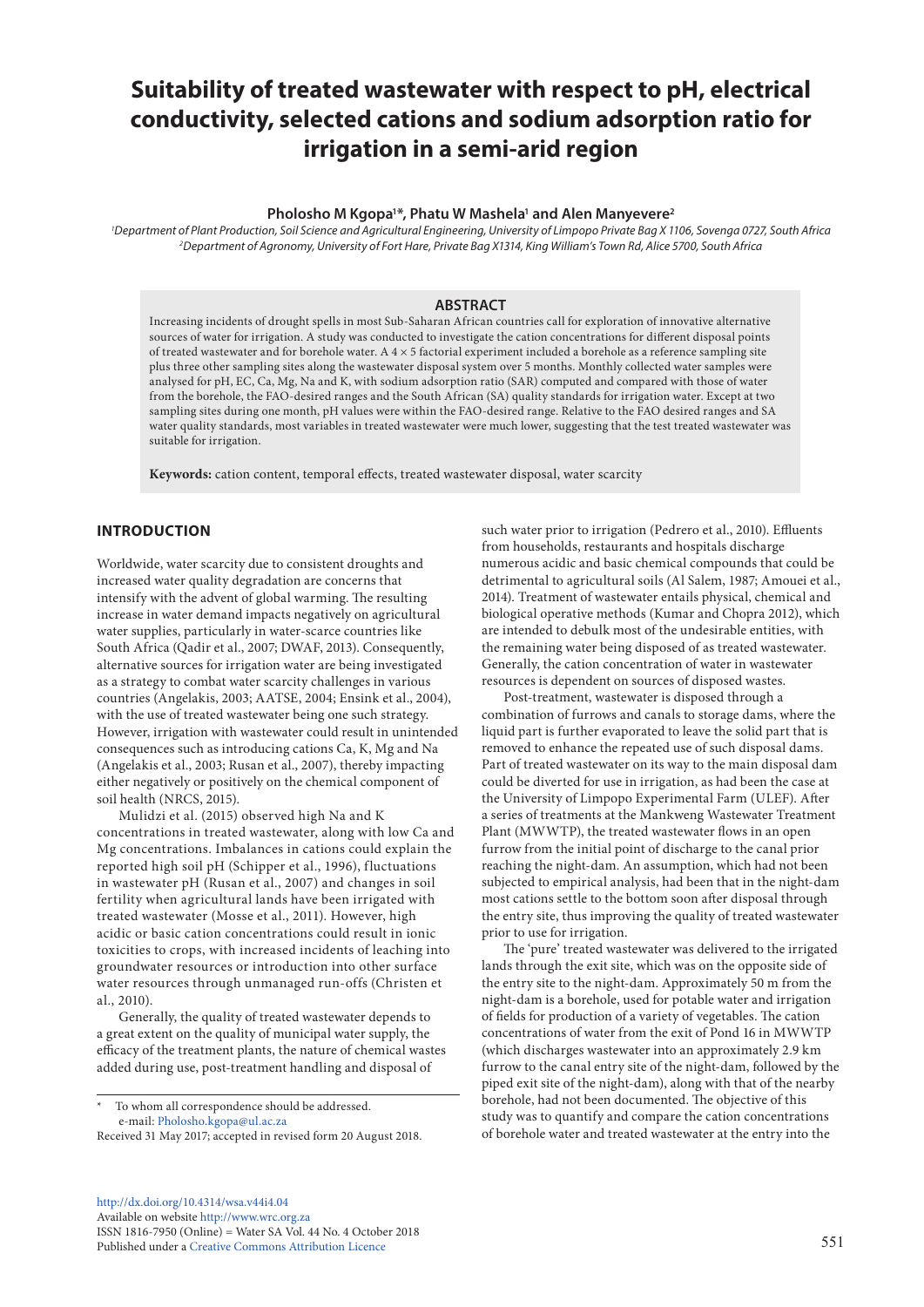furrow from Pond 16, entry into night-dam at ULEF, and exit site from the night-dam, over a period of 5 months, from July to November 2016.

# **METHODOLOGY**

#### **Study site description**

The study was conducted on water from MWWTP (23°50′59″ S; 29°42′27″ E) exit of Pond 16 into the furrow that conveyed water to the night-dam at ULEF (23°49′58″ S; 29°42′27″ E), the entry and exit sites of the night-dam and the adjacent borehole. MWWTP received effluent from a number of industries in Mankweng Township (23°53′12″ S; 29°43′53″ E), namely, University of Limpopo (23°52′51″ S; 29°44′18″ E), Mankweng Hospital (23°52′51″ S; 29°43′33″ E), two local shopping centres, filling stations, various human settlements and runoff water from buildings. The effluent undergoes physical, biological and chlorine treatments prior to disposal into the furrow for conveying treated wastewater to the night-dam at ULEF. After physical treatment, excess water is disposed through a series of 16 dams, referred to as maturation ponds, each being  $30 \text{ m} \times 90 \text{ m}$ . In Pond 01, the disposed water is subjected to chlorine treatment – primarily for biological treatment. After the disposed water has been temporarily stored in a series of 16 ponds, the disposed water through the furrow is technically referred to as treated wastewater. Water samples were collected at 4 sites, namely, (a) exit of Pond 16 into the furrow, (b) entry into night-dam, (c) exit of night-dam to irrigated fields and (d) exit from borehole to irrigated fields. The samples were collected on the 15th of each month, from July to November 2016.

#### **Water sampling and analysis**

Water samples were collected in 1-L sterile bottles and transported in portable ice chests to the University of Limpopo soil science laboratory, for determination of pH and electrical conductivity using pH and conductivity meters, respectively. Total suspended solids and total dissolved solids were determined following American Public Health Association (APHA) standard methods (2005). For cations, prior to sampling, the 1 L polypropylene containers were filled with diluted hydrochloric acid and then rinsed several times with water collected from the sampling site. Containers were kept at less than 4°C prior to analysis. Water samples were pre-treated using ultrapure HNO<sub>3</sub> for 16 h to reduce pH to less than 2 and then subjected to ICP-OES analysis for Ca, Mg, Na, K and Al (USEPA, 1996). Sodium adsorption ratio was then calculated using the following formula (Suarez et al., 2006):

$$
SAR = \frac{Na^{+}}{\sqrt{\frac{1}{2}(Ca^{2+} + Mg^{2+})}}
$$
 (1)

where Na, Ca, and Mg concentrations were expressed in mEq·L−1.

#### **Statistical analysis**

Data were subjected to factorial analysis of variance (ANOVA) using Stata 12 software (StataCorp, 2011). Interactive effects of sampling site and sampling period were assessed, with matrix tables used to further assess the effects of sampling site and period on pH, EC and cation concentrations relative

to samples collected from the borehole site. Treatment means were separated using Duncan multiple range test ( $P \le 0.05$ ) and, unless otherwise stated, results were discussed at the probability level of 5%. The total treatment variation (TTV) for all factors was computed using the formula:

$$
TTV = (MSS/total) \times 100
$$
 (2)

where  $MSS =$  mean sum of squares and total = total mean sum of squares

Relative impacts of the different factors were calculated using the formula:

R.I. (%) = [(treatment/reference point) - 1] 
$$
\times
$$
 100 (3)

## **RESULTS**

#### **pH and electrical conductivity**

The site  $\times$  time interaction was highly significant for pH and EC of test water, contributing 14% and 12% of total treatment variation (TTV) for the respective variables (Table 1). The interaction results were further subjected to the two-way matrix table, where the magnitude and direction of the effects were shown. Relative to borehole water, pH was significantly reduced during July in night-dam exit and Pond 16 exit by 38% and 71%, respectively, and then remained stable throughout the sampling period (Table 2). Generally, relative to the borehole water, the EC of the treated wastewater was also stable, showing significant increases of the variable as affected by the sampling site and the sampling time period.

# **Cations and SAR**

The site  $\times$  time interaction was highly significant for Ca, Mg and SAR, with contributions in TTV for the respective variables being negligible, and therefore not discussed (Table 3). Similar negligible effects were observed for the time factor. In contrast, the collection site had highly significant effects on Ca, Mg, K, Na and SAR, contributing 98%, 100%, 84%, 55% and 70% of total treatment variation for the respective variables.

Relative to the borehole water, Ca was reduced from 11.87 mg·kg−1 to 8.37 mg·kg−1 in Pond 16. Magnesium at the treated wastewater sites was as low as 3.48 mg·kg<sup>-1</sup>, 3.19 mg·kg<sup>-1</sup> and 3.04 mg·kg<sup>-1</sup>, when compared to 80.93 mg·kg<sup>-1</sup> in the borehole water. Sodium, with the exception of the night-dam entry, was

| <b>TABLE 1</b><br>Partitioned sources of variation for pH and EC of treated<br>wastewater used for irrigation at the University of Limpopo<br><b>Experimental Farm</b> |                |            |                 |            |                 |  |  |  |
|------------------------------------------------------------------------------------------------------------------------------------------------------------------------|----------------|------------|-----------------|------------|-----------------|--|--|--|
|                                                                                                                                                                        |                |            | pH              | EC         |                 |  |  |  |
| Source                                                                                                                                                                 | DF             | <b>MSS</b> | <b>TTV (%)</b>  | <b>MSS</b> | <b>TTV (%)</b>  |  |  |  |
| <b>Block</b>                                                                                                                                                           | $\mathfrak{D}$ | 0.16       | 1 <sub>ns</sub> | 0.06       | 0 <sup>ns</sup> |  |  |  |
| Collection site (A)                                                                                                                                                    | 3              | 2.32       | $8***$          | 9.69       | $22***$         |  |  |  |
| Months (B)                                                                                                                                                             | 4              | 21.77      | $76***$         | 29.87      | $67***$         |  |  |  |
| $A \times B$                                                                                                                                                           | 12             | 3.93       | $14***$         | 5.25       | $12***$         |  |  |  |
| Error                                                                                                                                                                  | 38             | 0.63       | 2               | 0.07       | $\Omega$        |  |  |  |
| Total                                                                                                                                                                  | 59             | 28.81      | 100             | 44.93      | 100             |  |  |  |

*Total treatment variation [TTV (%)] = (MSS/TOTAL) × 100.*

*\*\*\*Highly significant at* P *≤ 0.01, \*Significant ≤ 0.05, nsNot significant at* P *> 0.05*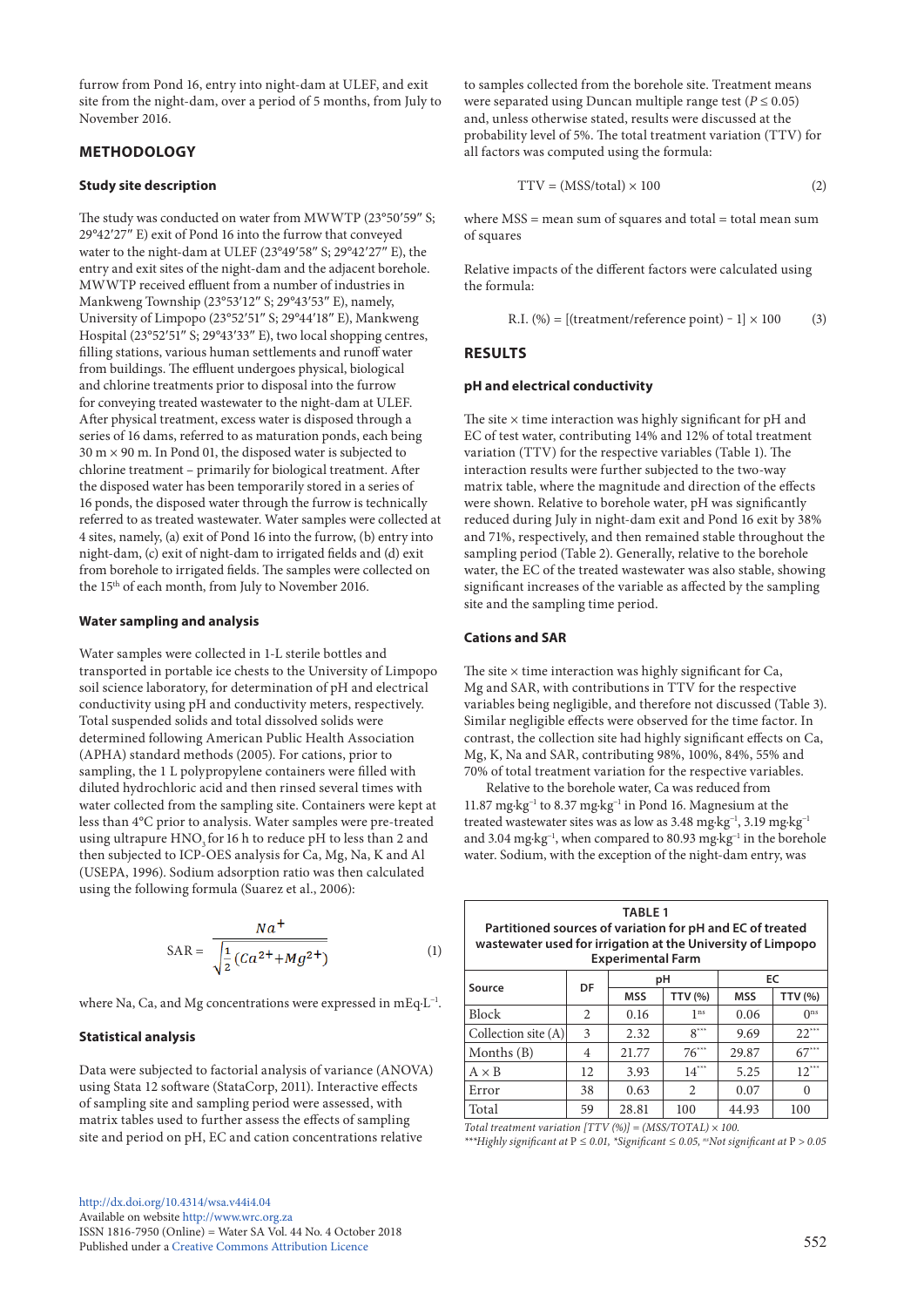reduced from 40.3 mg⋅kg<sup>-1</sup> to 27.10 mg⋅kg<sup>-1</sup> and K reduced from 8.52 mg·kg−1 to 8.27 mg·kg−1 from Pond 16 to night-dam exit, respectively (Table 4). Generally, Ca, Mg, Na and K values in the borehole water were far above the FAO-desired ranges, whereas those of treated wastewater, except for Na that was within the FAO-desired range at the night-dam entry and K that was within (night-dam exit and Pond 16 exit) and slightly above (night-dam entry), were all far below the FAO-desired ranges.

Relative to the borehole water, SAR in Pond 16 exit, nightdam entry and night-dam was increased by 520%, 367% and 272%, respectively (Table 5). However, at all sampling sites, water had SAR values that were below the FAO-desired range. Except in November where SAR of treated wastewater was increased by 37% and in August and September where it was reduced by 47 and 3%, respectively, SAR in October did not differ relative to July as the initial sampling time (Table 5). In

| <b>TABLE 2</b>                                                                                                                                                           |                     |                          |                      |          |                      |          |                      |          |                       |          |  |
|--------------------------------------------------------------------------------------------------------------------------------------------------------------------------|---------------------|--------------------------|----------------------|----------|----------------------|----------|----------------------|----------|-----------------------|----------|--|
| Distribution of pH and EC in treated wastewater relative to that from borehole water used for irrigation over 5 months at the<br>University of Limpopo Experimental Farm |                     |                          |                      |          |                      |          |                      |          |                       |          |  |
|                                                                                                                                                                          | July                |                          | August               |          | September            |          | October              |          | November              |          |  |
| <b>Collection site</b>                                                                                                                                                   | Variable            | R.I. (%)                 | Variable             | R.I. (%) | Variable             | R.I. (%) | Variable             | R.I. (%) | Variable              | R.I. (%) |  |
| рH                                                                                                                                                                       |                     |                          |                      |          |                      |          |                      |          |                       |          |  |
| Borehole                                                                                                                                                                 | $5.68^{bc}$         | $\overline{\phantom{0}}$ | 7 <sup>ab</sup>      | 28       | $8.21^{ab}$          | 45       | 8.01 <sup>ab</sup>   | 41       | $5.90$ <sup>abc</sup> | 4        |  |
| Night-dam exit                                                                                                                                                           | 3.54 <sup>cd</sup>  | $-38$                    | 8 <sup>ab</sup>      | 32       | $6.23^{ab}$          | 10       | $7.23^{ab}$          | 27       | $7.58^{ab}$           | 34       |  |
| Night-dam entry                                                                                                                                                          | $6.11^{ab}$         | 8                        | 8 <sup>ab</sup>      | 32       | $6.86^{ab}$          | 21       | $6.98$ <sup>ab</sup> | 23       | $6.87^{ab}$           | 21       |  |
| Pond 16 exit                                                                                                                                                             | 1.63 <sup>d</sup>   | $-71$                    | 8 <sup>ab</sup>      | 35       | $6.49$ <sup>ab</sup> | 14       | $7.28$ <sup>ab</sup> | 28       | $7.78$ <sup>ab</sup>  | 37       |  |
| South African water<br>quality guidelines                                                                                                                                | < 6.5               |                          |                      |          |                      |          |                      |          |                       |          |  |
| EC $(dS·m-1)$                                                                                                                                                            |                     |                          |                      |          |                      |          |                      |          |                       |          |  |
| Borehole                                                                                                                                                                 | 1.01 <sup>fgh</sup> | $\overline{\phantom{0}}$ | 1.37 <sup>fg</sup>   | 36       | 1.22 <sup>fgh</sup>  | 20       | $1.42^{fg}$          | 41       | 1.01 <sup>fgh</sup>   | $\Omega$ |  |
| Night-dam exit                                                                                                                                                           | 7.21 <sup>a</sup>   | 614                      | $0.75$ <sup>gh</sup> | $-26$    | 1.66 <sup>f</sup>    | 64       | $1.43^{fg}$          | 42       | $3.22^{de}$           | 219      |  |
| Night-dam entry                                                                                                                                                          | 5.18 <sup>b</sup>   | 413                      | $1.19$ fgh           | 17       | $2.82^{\circ}$       | 179      | 1.81 <sup>f</sup>    | 79       | 3.74 <sup>cd</sup>    | 270      |  |
| Pond 16 exit                                                                                                                                                             | 5.81 <sup>c</sup>   | 475                      | $0.43^{\rm h}$       | $-57$    | 1.08 <sup>fgh</sup>  | 7        | $0.78$ <sup>gh</sup> | $-23$    | 4.36 <sup>c</sup>     | 332      |  |

*y Column means followed by the same letter were not different (P ≤ 0.05) according to Duncan multiple range test. z Relative impact (%) = R.I. (%) = [(wastewater/borehole) ‒ 1] × 100.*

| <b>TABLE 3</b><br>Partitioned sources of variation for Ca, Mg, K, Na and sodium adsorption ratio (SAR) of treated wastewater used for irrigation at<br>the University of Limpopo Experimental Farm |            |                             |            |                 |            |                 |            |                  |            |                |
|----------------------------------------------------------------------------------------------------------------------------------------------------------------------------------------------------|------------|-----------------------------|------------|-----------------|------------|-----------------|------------|------------------|------------|----------------|
| Mq<br><b>SAR</b><br>Na<br>Ca<br>κ                                                                                                                                                                  |            |                             |            |                 |            |                 |            |                  |            |                |
| Source                                                                                                                                                                                             | <b>MSS</b> | <b>TTV (%)</b> <sup>y</sup> | <b>MSS</b> | <b>TTV (%)</b>  | <b>MSS</b> | <b>TTV %)</b>   | <b>MSS</b> | <b>TTV (%)</b>   | <b>MSS</b> | <b>TTV (%)</b> |
| Block                                                                                                                                                                                              | 23.39      | $0***$                      | 9.50       | 0 <sup>ns</sup> | 6.19       | 2 <sup>ns</sup> | 2280.69    | $12^{ns}$        | 0.54       | 1              |
| Collection site (A)                                                                                                                                                                                | 13978.02   | $98***$                     | 23819.51   | $100***$        | 236.14     | $84***$         | 10641.99   | $55***$          | 48.14      | $70***$        |
| Months (B)                                                                                                                                                                                         | 155.32     | 1 <sup>ns</sup>             | 24.83      | $0***$          | 13.53      | 5 <sup>ns</sup> | 3523.98    | 18 <sup>ns</sup> | 15.60      | $23***$        |
| $A \times B$                                                                                                                                                                                       | 103.73     | $+ 1 + 1 + 1 + 1 = 1$       | 21.32      | $0***$          | 8.19       | 3 <sup>ns</sup> | 1400.03    | 7 <sub>ns</sub>  | 3.42       | $5***$         |
| Error                                                                                                                                                                                              | 3.10       | $\Omega$                    | 6.82       | $\Omega$        | 15.42      | 6               | 1462.50    | 8                | 0.75       | л.             |
| Total                                                                                                                                                                                              | 14263.57   | 100                         | 23881.98   | 100             | 279.47     | 100             | 19309.19   | 100              | 68.44      | 100            |

*yTotal treatment variation [TTV (%)] = (MSS/TOTAL) × 100; \*\*\*Highly significant at P ≤ 0.01; nsNot significant at P ≤ 0.05.*

| <b>TABLE 4</b><br>Ca and Mg concentrations ( $mg \cdot L^{-1}$ ) in treated wastewater relative to that from borehole water used for irrigation at the University<br>of Limpopo Experimental Farm |                       |              |                   |          |                    |          |                    |          |  |  |  |
|---------------------------------------------------------------------------------------------------------------------------------------------------------------------------------------------------|-----------------------|--------------|-------------------|----------|--------------------|----------|--------------------|----------|--|--|--|
| Mq<br>Na<br>к<br>Ca                                                                                                                                                                               |                       |              |                   |          |                    |          |                    |          |  |  |  |
| Sampling site <sup>y</sup>                                                                                                                                                                        | Variable <sup>y</sup> | $R.I. (%)^z$ | Variable          | R.I. (%) | Variable           | R.I. (%) | Variable           | R.I. (%) |  |  |  |
| Borehole                                                                                                                                                                                          | $70.94$ <sup>a</sup>  |              | $82.93^{\circ}$   |          | 88.60 <sup>a</sup> |          | $16.73^a$          |          |  |  |  |
| Night-dam exit                                                                                                                                                                                    | 9.63 <sup>c</sup>     | $-86$        | 3.48 <sup>b</sup> | $-96$    | 27.10 <sup>b</sup> | $-69$    | 8.27 <sup>b</sup>  | $-51$    |  |  |  |
| Night-dam entry                                                                                                                                                                                   | 11.87 <sup>b</sup>    | $-83$        | 3.19 <sup>b</sup> | $-96$    | $58.50^{ab}$       | $-34$    | 10.12 <sup>b</sup> | $-40$    |  |  |  |
| Pond 16 exit                                                                                                                                                                                      | 8.37c                 | $-88$        | $3.04^{\rm b}$    | $-96$    | 40.3 <sup>b</sup>  | $-55$    | $8.52^{b}$         | $-49$    |  |  |  |
| FAO-desired range                                                                                                                                                                                 | $40 - 120$            |              | $6 - 24$          |          | $50 - 120$         |          | $5 - 10$           |          |  |  |  |
| South African<br><b>Quality Guidelines</b>                                                                                                                                                        |                       |              |                   |          | $70 - 115$         |          |                    |          |  |  |  |

*y Column means followed by the same letter were not different (P ≤ 0.05) according to Duncan multiple range test. z Relative impact = R.I. (%) = [(wastewater/borehole) ‒ 1] × 100.*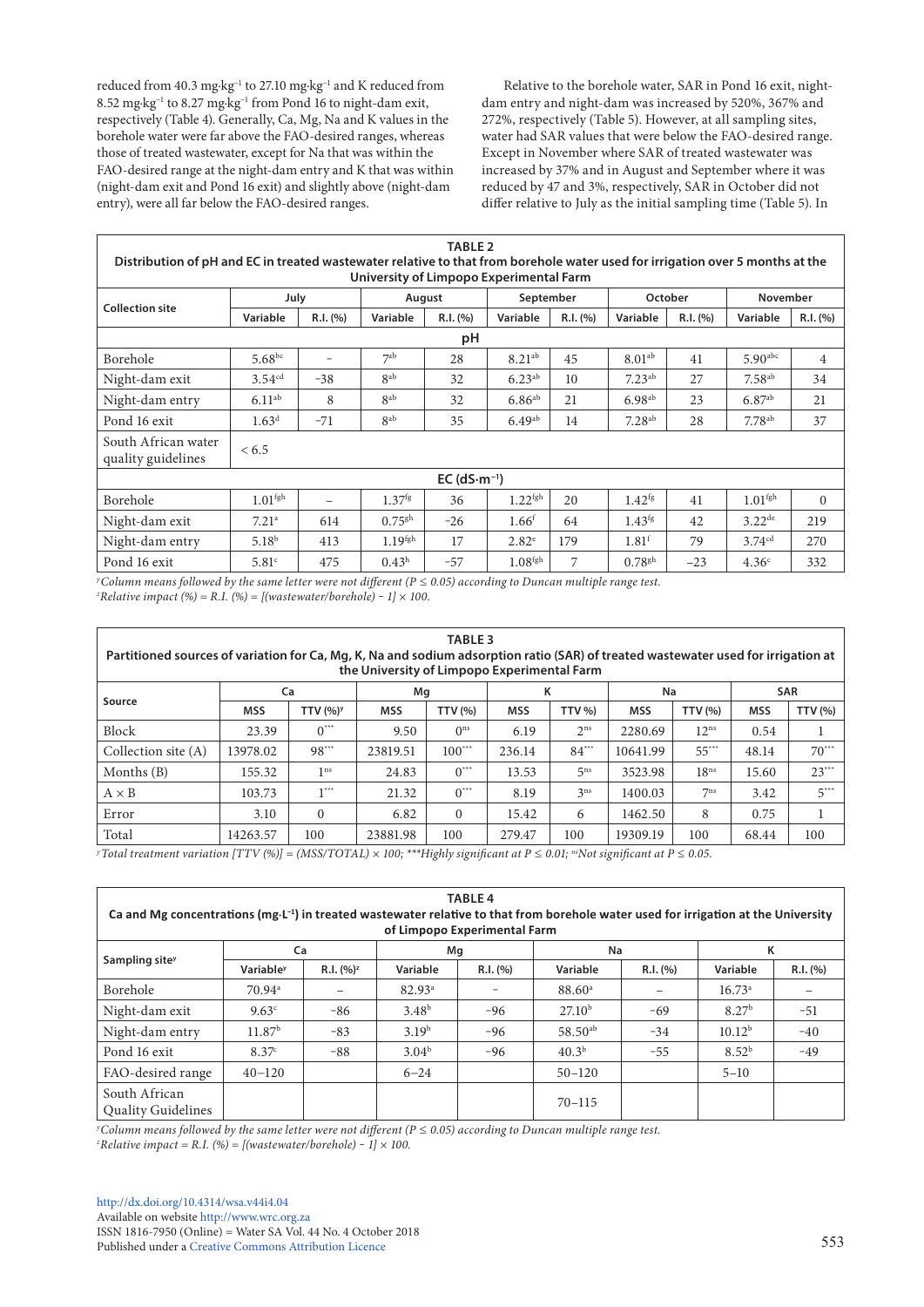| <b>TABLE 5</b><br>Relative impact (R.I.) of sodium adsorption ratio (SAR) of<br>treated wastewater used for irrigation at the University of<br>Limpopo Experimental Farm as affected by sampling site<br>and time |                        |              |                  |                   |          |  |  |  |  |  |
|-------------------------------------------------------------------------------------------------------------------------------------------------------------------------------------------------------------------|------------------------|--------------|------------------|-------------------|----------|--|--|--|--|--|
| Sampling site                                                                                                                                                                                                     | <b>SAR<sup>y</sup></b> | $R.I. (%)^z$ | Sampling<br>time | <b>SAR</b>        | R.I. (%) |  |  |  |  |  |
| Borehole                                                                                                                                                                                                          | 0.82 <sup>c</sup>      |              | July             | 3.57 <sup>b</sup> |          |  |  |  |  |  |
| Night-dam exit                                                                                                                                                                                                    | $3.05^{\rm b}$         | 272          | August           | 1.89 <sup>d</sup> | $-47$    |  |  |  |  |  |
| Night-dam entry                                                                                                                                                                                                   | $3.83^{b}$             | 367          | September        | $2.46^{cd}$       | $-3$     |  |  |  |  |  |
| Pond 16 exit                                                                                                                                                                                                      | 5.08 <sup>a</sup>      | 520          | October          | $3.17^{bc}$       | $-11$    |  |  |  |  |  |
|                                                                                                                                                                                                                   |                        |              | November         | $4.88^{a}$        | 37       |  |  |  |  |  |

South African Quality Guidelines 2.0–8.0

*y Column means followed by the same letter were not different (P ≤ 0.05) according to Duncan multiple range test*

*z Relative impact = R.I. (%) = [(wastewater/borehole) ‒ 1] × 100*

 $6.0 - 9.0$ 

all sampling months, SAR values of treated wastewater were below the FAO-desired range.

## **DISCUSSION**

FAO-desired range.

#### **pH and electrical conductivity**

Hydrogen ion concentration denoted by pH is an essential variable, on the basis of which water could quickly be assessed for its suitability for irrigation. The observed pH value in both borehole and wastewater sources were well within the FAO limits and SA water quality guidelines for vegetable production, including for onions, indicating that the water might be safe for irrigation. However, in August, the three wastewater sources reported an average pH of 8, which could result in high pH soils if a continued use is observed. The observed high pH in August could have been due to the increase in temperature, which could have promoted higher rates of chemical reactions in water (Barron et al., 2006). In contrast the high values of pH could be beneficial in soils experiencing low pH, as it affects mobility of nutrients (Oliveira et al., 2016). Normally, the safe pH range in water is 6.5 to 8.4 (Jeong et al., 2016), but this could vary according to soil type. The highest observed pH values in the current study were similar to those observed in Isfahan, Iran, by Abedi-Koupai et al. (2006), who reported a pH of 7.8 for wastewater samples. Although pH values fluctuated with the different months, treated wastewater had higher pH values thanborehole water. Irrigation with high pH water could result in high root-zone pH, which can tie up micronutrients, especially in crops with a high demand for iron (Hulme, 2012).

The observed EC values from this study varied with the different months of sampling. The lowest EC of 0.43 dS·m−1 was observed in Pond 16 exit, in August, while the highest value of 7.21 dS·m−1 was in night-dam exit which is the exit point for irrigation. The observed variation could be due to the added salts that move with water in open furrows when transported from Pond 16 to the night-dam. Electrical conductivity is associated with salinity and could cause severe damage to

crops if it is above recommended standards (Kiziloglu et al., 2008). The value is above set standards of 3.00 dS·m−1 which are considered severe (Ayers and Westcot, 1995; Jeong et al., 2016). Castro et al. (2011) reported that soils irrigated with high-EC water resulted in high soil EC and salinity, for this study of the effects of wastewater irrigation on soil properties and turf grass growth. Results of the current study were in contrast with the EC values in Isfahan, Iran (Abedi-Koupai et al*.*, 2006), which were within the standards set by FAO (2010).

## **Cations and sodium adsorption ratio**

The observed lower Ca concentrations in wastewater sources relative to that in the borehole water indicated, to an extent, the efficacy of the treatment plant in reducing this critical ion in treated wastewater. Calcium concentrations of treated wastewater sources in various sampling sites and times were below the recommended maximum Ca guideline of lower than 40 mg·L−1 for treated wastewater irrigation (Ayers and Westcot, 1994; Alberta Environment, 2000; Al-Jasser, 2011). Water with low Ca concentrations is generally viewed as soft water, which is suitable for irrigation (Swistock, 2017) and automatically qualifies for use in best agricultural practices since it ameliorates soil hardness. Calcium concentrations in treated wastewater have been reported as being too high, with ranges from 52 to 100 Ca mg·L−1 (Al-Jasser, 2011). However, in other areas the cation concentration ranged from 15 to 84 mg·L−1 (Balkhair and Ashraf, 2016).

The observed Ca concentrations from the borehole in the current study were considerably lower when compared with those in Chitar River Basin, India (Subramani et al., 2005). In other countries, water used for irrigation is moderately hard (40–60 Ca mg·L−1) (Swistock, 2017), whereas in other countries groundwater and surface water used for irrigation is exceedingly hard (> 280 mg·L−1) (Orzepowski and Pulikowski, 2008). In the current study, the high Ca values in borehole water could be associated with groundwater pollution from the storage facilities of treated wastewater, as the night-dam for water discharged from MWWTP was approximately 50 m upslope of the borehole. Generally, salts that leach deeper into the soil have been reported to be the major contaminants of underground water (Tandyrak et al., 2005).

Magnesium concentrations in the treated wastewater sources relative to the borehole water were generally low when compared to those from borehole water in other countries (Orzepowski and Pulikowski, 2008). Both Mg and Ca are associated with soil aggregate stability and friability (Swistock, 2017). These two elements are usually required in high quantities in soil. However, Mg concentrations that are higher than 200 mg·L−1 in irrigation water when in soil solution could result in high pH values, with resultant reduction in the availability of P, Cu and Zn (Khodapanah et al., 2009).

Similar to Ca and Mg, higher K concentrations in borehole water were observed when compared to treated wastewater sources. The lowest concentration which was observed in the night-dam exit could be associated with settling to the bottom of the night-dam prior to release. The K value in borehole water (16.73 K mg·L−1) was slightly above the desirable range (0–10 mg·L−1) of K in irrigation water (Swistock, 2017). Potassium is vital in tolerance of plants to various stress situations such as drought, low temperature and/or salinity (Tisdale et al., 1999).

High Na levels in wastewater would not be suitable for the soils to which it would be applied due to Na ions adsorbing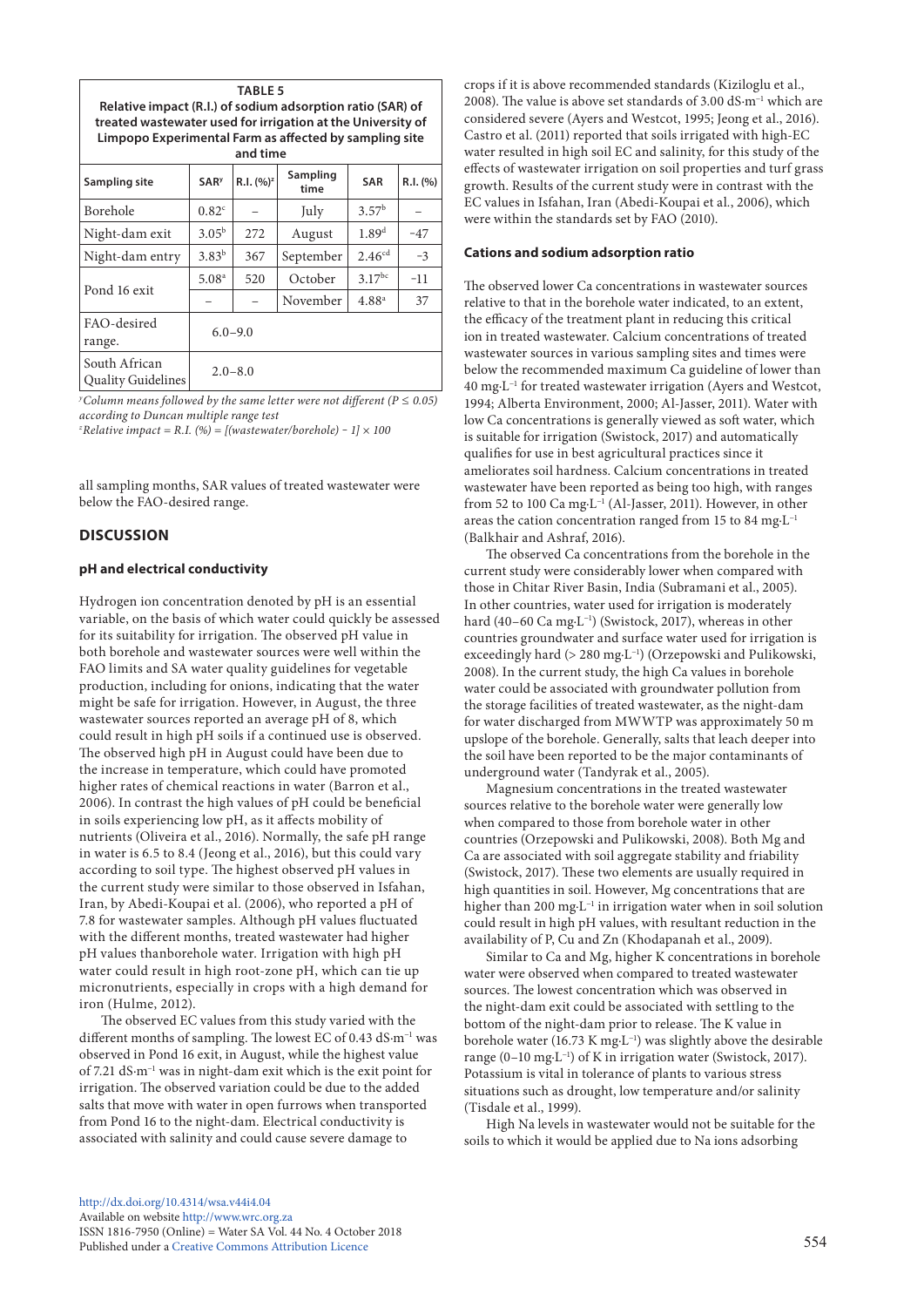onto the soil cation exchange sites, causing soil aggregates to disperse, sealing the soil pores, and making it impermeable to water flow (Emongor and Ramolemana, 2004). Generally, Na concentrations are considered moderate when they are just above 70 mg·L−1 (Pedrero et al., 2010), which was close to the concentration observed for borehole water in the current study. Thus, Na in the wastewater sampling sites in night-dam exit, night-dam entry and Pond 16 were at 27.10, 50.50 and 40.3 mg·L−1, respectively. For all of the sites sampling suggested that, in terms of Na, the water was suitable for irrigation. However, the values could only be recommended for short-term use, as a build-up in Na in soils could lead to sodicity (Abrol et al., 1988). Also, Na concentrations observed in the treated wastewater sources in the current study were considerably lower when compared to 109.7 mg·L−1 from similar sources (Orzepowski and Pulikowski, 2008) and treated river water streams (123.60 mg·L−1) in other countries (Alobaidy et al., 2010).

Sodium adsorption ratio is often used as a suitability indicator for irrigation water use. Generally, the higher the SAR, the less suitable is the water for irrigation purposes (Abrol et al., 1988). The current study demonstrated that, in terms of SAR, the treated wastewater was in Class S1, which is a low Na hazard and suitable for irrigation. All the observed SAR values were below the FAO and SA water quality desired ranges. Furthermore, the results of the current study demonstrated that borehole water had the lowest SAR when compared to the treated wastewater sampling sites. In terms of SAR, variability was mainly introduced by the sampling period, which is in agreement with observations for effluents from Al-Rustamia Wastewater Treatment Plant in Iraq (Shakir et al., 2017). Water with SAR values above the FAO-desired ranges is not suitable for use in irrigation (Ayers and Westcot, 1985), since it invariably leads to deterioration of the physical structure of soil (Shakir et al., 2017).

# **CONCLUSION**

Comparison of the variables measured in the test treated wastewater and the FAO-desired range standard for irrigation water, suggested that the treated wastewater was suitable for irrigation. The causes of the variability of the treated wastewater in terms of location along the disposal system and temporary storage sites, as well as during the sampling period, were not clear. In the test treated wastewater, some caution should be taken for K, since it hovered within and slightly higher than the FAO-desired range. Also, in the current study, it was clearly shown that the treated wastewater had relatively lower concentrations of cations than the borehole water, with SAR being the highest in Pond 16. However, all SAR values were below the desired range which confirmed the suitability of the test treated wastewater and the borehole water for current irrigation purposes.

# **ACKNOWLEDGEMENTS**

The authors are grateful to the National Research Foundation (NRF) of South Africa for financial support through the Thuthuka grant.

# **REFERENCES**

AATSE (Australian Academy of Technological Sciences and Engineering) (2004) Water Recycling in Australia. AATSE, Victoria, Australia.

- ABEDI-KOUPAI JB, MOSTAFAZADEH F, AFUNYI M and BAGHER MR (2006) Effect of treated wastewater on soil chemical and physical properties in an arid region. *Plant Soil Environ*. **52** (8) 335–344. <https://doi.org/10.17221/3450-PSE> ABROL P, YADAV JSP and MASSOUD FI (1988) Salt-affected soils and
	- their management. *FAO Soils Bulletin 39*. Food and Agriculture Organization of The United Nations, Rome.
	- ALBERTA ENVIRONMENT (2000) Guidelines for municipal wastewater irrigation. Municipal Program Development Branch, Environmental Sciences Division Edmonton, Alberta.
	- AL-JASSER AO (2011) Saudi wastewater reuse standards for agricultural irrigation: Riyadh treatment plants effluent compliance. *J. King Saud Univ. Eng. Sci.* **23** (1) 1–8. [https://doi.](https://doi.org/10.1016/j.jksues.2009.06.001) [org/10.1016/j.jksues.2009.06.001](https://doi.org/10.1016/j.jksues.2009.06.001)
	- ALOBAIDY AHMJ, MAULOOD BK and KADHEM AJ (2010) Evaluating raw and treated water quality of Tigris River within Baghdad by Index Analysis. *J. Water Resour. Prot*. **2** 629–635. <https://doi.org/10.4236/jwarp.2010.27072>
	- AL SALEM SS (1987) Evaluation of the Al Samra waste stabilization pond system and its suitability for unrestricted irrigation. Paper prepared for the Land and Water Development Division, FAO, Rome.
	- AMOUEI A, HOSEINI R and ASGHARNIA H (2014) Investigation of household hazardous wastes production in the Amirkola Township, Iran, in 2012–2013. *Iran. J. Health Sci*. **2** (3) 8–14.
	- ANGELAKIS AN, BONTOUX L and LAZAROVA V (2003) Challenges and prospective for water recycling and reuse in EU countries. *Water Sci. Technol*. **3** (4) 59–68. [https://doi.org/10.2166/](https://doi.org/10.2166/ws.2003.0046) [ws.2003.0046](https://doi.org/10.2166/ws.2003.0046)
	- APHA (American Public Health Association) (2005) *Standard Methods for the Examination of Water and Wastewater (21<sup>st</sup> edn). American* Public Health Association/American Water Works Association/ Water Environment Federation, Washington DC.
	- AYERS RS and WESTCOT DW (1994) Water quality for agriculture. FAO irrigation and drainage paper. 29 Rev. 1. Food and Agriculture Organization of the United Nations, Rome.
	- BALKHAIR KS and ASHRAF MA (2016) Field accumulation risks of heavy metals in soil and vegetable crop irrigated with sewage water in western region of Saudi Arabia. *Saudi J. Biol. Sci.* **23** (1) S32–S44. <https://doi.org/10.1016/j.sjbs.2015.09.023>
	- BARRON JJ, ASHTON C AND GEARY L (2006) The effects of temperature on pH measurements. 57th Annual meeting of the International Society of Electrochemistry. URL: [www.reagecon.](http://www.reagecon.com) [com](http://www.reagecon.com) (Accessed 18 April 2016).
	- CASTRO E, MAÑAS MP and DE LAS HERAS J (2011) Effects of wastewater irrigation on soil properties and turfgrass growth. *Water Sci. Technol.* **63** (8) 1678–1688. [https://doi.org/10.2166/](https://doi.org/10.2166/wst.2011.335) [wst.2011.335](https://doi.org/10.2166/wst.2011.335)
	- CHRISTEN EW, QUAYLE WC, MARCOUX MA, ARIENZO M and JAYAWARDANE NS (2010) Winery wastewater treatment using the land filter technique. *J. Environ. Manage*. **91** 1665–1673. [https://](https://doi.org/10.1016/j.jenvman.2010.03.006) [doi.org/10.1016/j.jenvman.2010.03.006](https://doi.org/10.1016/j.jenvman.2010.03.006)
	- DWAF (Department of Water Affairs and Forestry, South Africa), 2013. Overview of the South African water sector. Department of Water Affairs and Forestry, Pretoria, South Africa.
	- EMONGOR VE and RAMOLEMANA GM (2004) Treated sewage effluent (water) potential to be used for horticultural production in Botswana. *Phys. Chem. Earth* **29** 1101–1108. [https://doi.](https://doi.org/10.1016/j.pce.2004.08.003) [org/10.1016/j.pce.2004.08.003](https://doi.org/10.1016/j.pce.2004.08.003)
	- ENSINK JHJ, MAHMOOD T, VAN DER HOEK W, RASCHID-SALLY L and AMERASINGHE FP (2004) A nation-wide assessment of wastewater use in Pakistan: an obscure activity or a vitally important one? *Water Polic.* **36** 197–206. [https://doi.org/10.2166/](https://doi.org/10.2166/wp.2004.0013) [wp.2004.0013](https://doi.org/10.2166/wp.2004.0013)
	- HULME F (2012) Managing highly alkaline irrigation water. Media and Fertilizer: Greenhouse Product News. URL: [www.gpnmag.com](http://www.gpnmag.com) (Accessed 23 January 2017).
	- JEONG H, KIM H and JANG T (2016) Irrigation water quality standards for indirect wastewater reuse in agriculture: a contribution towards sustainable wastewater reuse in South Korea. Korea: Institute of Green Bio Science and Technology, Seoul National University, Gangwon.
	- KHODAPANAH L, SULAIMAN WNA and KHODAPANAH N

[http://dx.doi.org/10.4314/wsa.v44i4.](http://dx.doi.org/10.4314/wsa.v44i4.04)04 Available on website<http://www.wrc.org.za> ISSN 1816-7950 (Online) = Water SA Vol. 44 No. 4 October 2018 Published under a [Creative Commons Attribution Licence](https://creativecommons.org/licenses/by/4.0/) 555